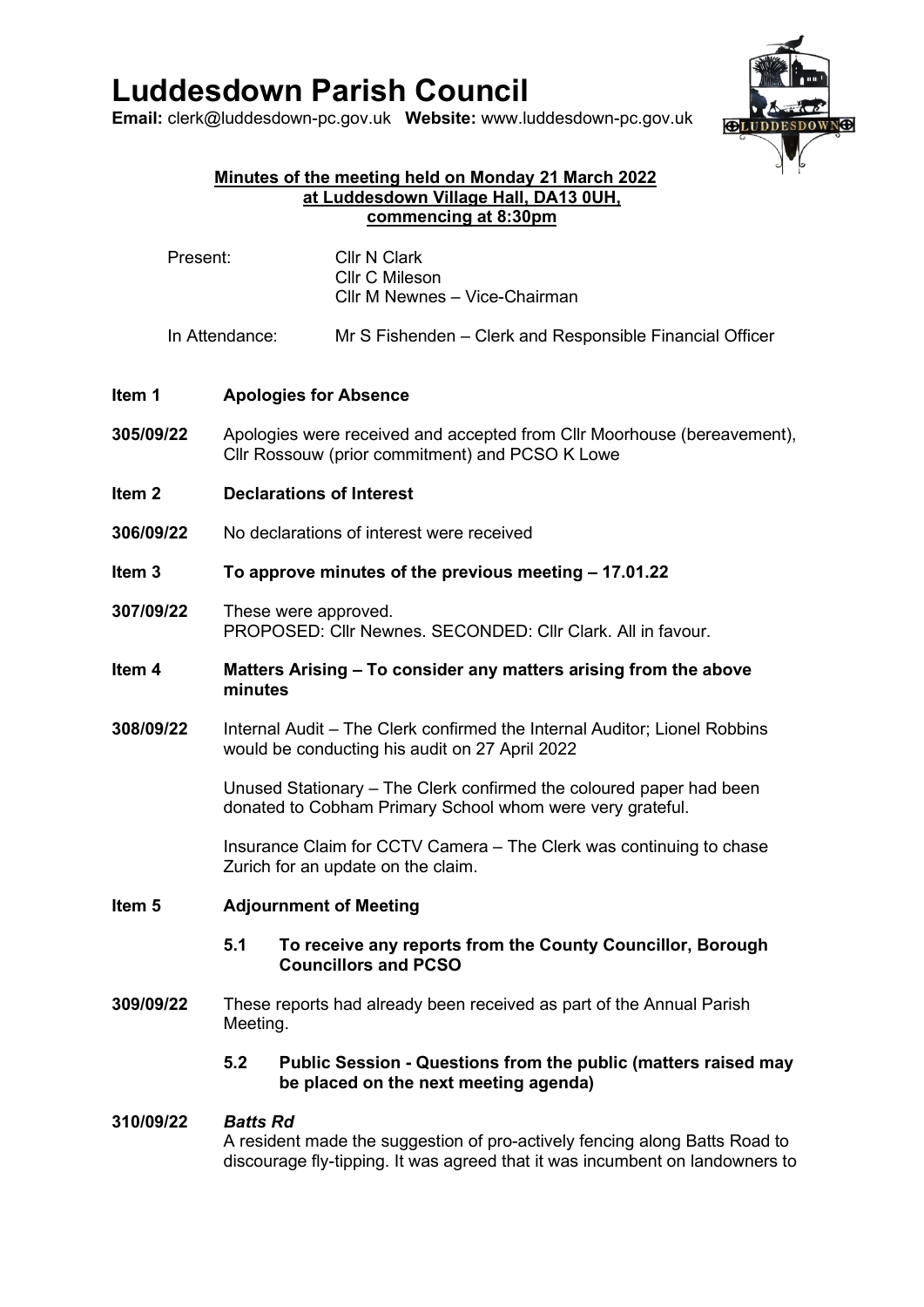## **Luddesdown Parish Council**

**Email:** [clerk@luddesdown-pc.gov.uk](mailto:clerk@luddesdown-pc.gov.uk) **Website:** www.luddesdown-pc.gov.uk



install deterrents to fly-tipping. The resident would follow-up with Tim Harris at GBC about landowner responsibilities.

- **6.1 To note Luddesdown Parish Council's receipts and payments up to 16.03.22 (\*)**
- **311/09/22** This was noted.
	- **6.2 To receive the schedule of payments in accordance with Financial Regulation 5.2 (\*)**
- **312/09/22** The payments according to the schedule were approved. PROPOSED: Cllr Newnes. SECONDED: Cllr Mileson. All in favour.

## **6.3 To receive the bank statements as at 16.03.22 (\*)**

**313/09/22** These were received. PROPOSED: Cllr Newnes. SECONDED: Cllr Mileson. All in favour.

#### **Item 7: Planning**

- **7.1 To note no planning applications have been received for Consideration**
- **314/09/22** Since the production of the agenda, an application for Luxon Farm had been received.

After discussion, it was agreed to submit a neutral comment, asking how the revised application dealt with the concerns raised in the previous application.

- **7.2 To note the Kentish Wine Vault planning application was refused by Medway Council**
- **315/09/22** This was noted.
- **Item 8: Highways and Environment**
	- **8.1 To receive an update on Luddesdown Recreation Ground – Cllr Newnes**
- **316/09/22** We are awaiting a reply from Nicole Arthur following her site visit to the play area. It was agreed the Recreation Ground would be the focus of the next litter pick.

### **8.2 To receive an update on Highway's signage – Cllr Mileson**

**317/09/22** Cllr Mileson reported that he was continuing to follow-up on potential Village Gateway signs with KCC, he was now liaising with Ian Grigor.

> It was agreed we need to seek residents' views on the Gateway signs, including potential costs. We could then look at adding it to the Highways Improvement Plan at a later date.